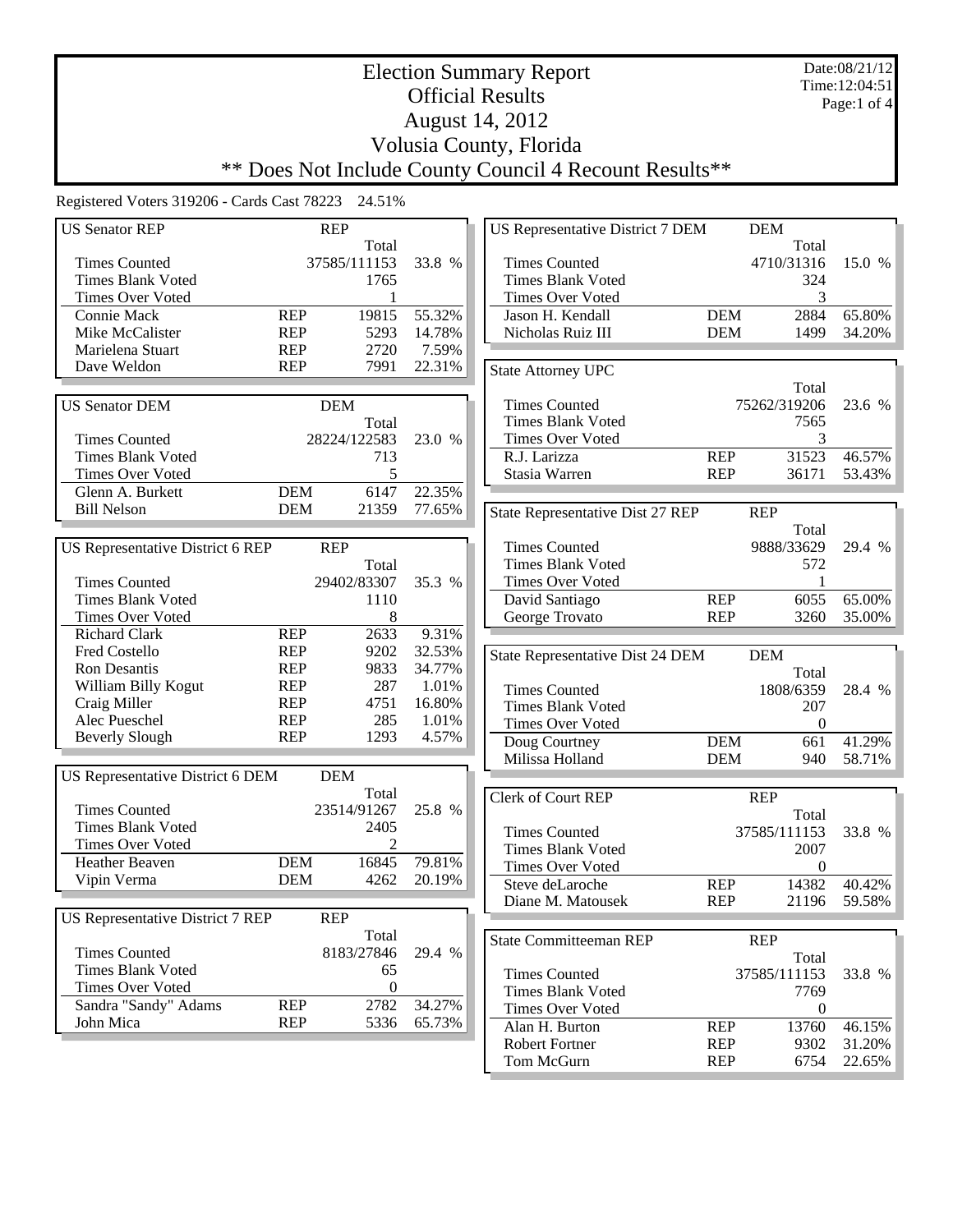Date:08/21/12 Time:12:04:51 Page:2 of 4

## Election Summary Report Official Results August 14, 2012 Volusia County, Florida \*\* Does Not Include County Council 4 Recount Results\*\*

| Total<br>Total<br>37585/111153<br>33.8 %<br><b>Times Counted</b><br><b>Times Counted</b><br>75262/319206<br>23.6 %<br><b>Times Blank Voted</b><br>7885<br><b>Times Blank Voted</b><br>9224<br><b>Times Over Voted</b><br><b>Times Over Voted</b><br>$\mathbf{0}$<br>14<br>Dana Dougherty-Swans<br>32.66%<br>Steven R. Burk<br>16.71%<br><b>REP</b><br>9701<br>11032<br>9292<br>31.29%<br>Virginia E. Hewett<br><b>REP</b><br>9100<br>13.78%<br>Dustin M. Havens<br><b>Beth James</b><br><b>REP</b><br>10707<br>36.05%<br>8336<br>12.63%<br>Alan Holt<br>20980<br>31.78%<br>Christopher Kelly<br>Adam Warren<br>16576<br>25.11%<br>Pct Cmteman 217 DEM<br><b>DEM</b><br>Total<br>County Court Judge Group 8<br><b>Times Counted</b><br>394/1563<br>25.2 %<br><b>Times Blank Voted</b><br>17<br>Total<br>$\mathbf{0}$<br>75262/319206<br><b>Times Over Voted</b><br><b>Times Counted</b><br>23.6 %<br>188<br>35.14%<br><b>Times Blank Voted</b><br>8071<br>Vonzelle Johnson<br><b>DEM</b><br><b>Times Over Voted</b><br>17.20%<br>Jeffrey D. Shepherd<br><b>DEM</b><br>92<br>1<br>50.61%<br>Bryan A. Feigenbaum<br>34003<br>David H. Staples<br><b>DEM</b><br>175<br>32.71%<br>Thurman Thomas<br><b>DEM</b><br>80<br>14.95%<br>Michael McDermott<br>33187<br>49.39%<br>Pct Cmtewoman 220 DEM<br>School Board 2<br><b>DEM</b><br>Total<br>Total<br><b>Times Counted</b><br>261/975<br>26.8 %<br><b>Times Counted</b><br>16654/61347<br>27.1 %<br>49<br><b>Times Blank Voted</b><br><b>Times Blank Voted</b><br>2112<br><b>Times Over Voted</b><br><b>Times Over Voted</b><br>$\overline{2}$<br>$\Omega$<br>40.09%<br>7594<br>Jessie S. Harris<br><b>DEM</b><br>85<br>Al Williams<br>52.23%<br>Gail S. Pasley<br><b>DEM</b><br>59.91%<br>Ida Wright<br>47.77%<br>127<br>6946<br>Pct Cmteman 417 DEM<br><b>DEM</b><br>School Board 4<br>Total<br>Total<br><b>Times Counted</b><br>13.0 %<br><b>Times Counted</b><br>17562/63736<br>27.6 %<br>86/661<br><b>Times Blank Voted</b><br>12<br><b>Times Blank Voted</b><br>1552<br><b>Times Over Voted</b><br>$\Omega$<br><b>Times Over Voted</b><br>5<br>39<br>52.70%<br>34.48%<br>Salvador Guzman<br><b>DEM</b><br>Judy Conte<br>5389<br>35<br>47.30%<br>Linda G. Costello<br>42.03%<br>Robert Sepa<br><b>DEM</b><br>6568<br>10.34%<br>Walter Fordham<br>1616<br>Charles F. King<br>2055<br>13.15%<br>Pct Cmteman 716 REP<br><b>REP</b><br>Total<br><b>Times Counted</b><br>41.9 %<br>Supervisor of Elections<br>616/1470<br><b>Times Blank Voted</b><br>Total<br>70<br><b>Times Counted</b><br><b>Times Over Voted</b><br>$\Omega$<br>75262/319206<br>23.6 %<br>28.67%<br><b>Times Blank Voted</b><br>3221<br>326<br>Miro S. Cater<br><b>REP</b><br>8<br>Walter Hanford<br><b>REP</b><br>422<br>37.12%<br>Times Over Voted<br>10.00%<br><b>REP</b><br>103<br>9.06%<br>7204<br>Edward A. Marusa Jr.<br>Teresa Apgar<br><b>REP</b><br>286<br>25.15%<br><b>Beaulah Blanks</b><br>3845<br>5.34%<br>Cody Mills<br>13263<br>18.41%<br>Andy Kelly | <b>State Committeewoman REP</b> | <b>REP</b> | County Court Judge Group 4 |  |
|------------------------------------------------------------------------------------------------------------------------------------------------------------------------------------------------------------------------------------------------------------------------------------------------------------------------------------------------------------------------------------------------------------------------------------------------------------------------------------------------------------------------------------------------------------------------------------------------------------------------------------------------------------------------------------------------------------------------------------------------------------------------------------------------------------------------------------------------------------------------------------------------------------------------------------------------------------------------------------------------------------------------------------------------------------------------------------------------------------------------------------------------------------------------------------------------------------------------------------------------------------------------------------------------------------------------------------------------------------------------------------------------------------------------------------------------------------------------------------------------------------------------------------------------------------------------------------------------------------------------------------------------------------------------------------------------------------------------------------------------------------------------------------------------------------------------------------------------------------------------------------------------------------------------------------------------------------------------------------------------------------------------------------------------------------------------------------------------------------------------------------------------------------------------------------------------------------------------------------------------------------------------------------------------------------------------------------------------------------------------------------------------------------------------------------------------------------------------------------------------------------------------------------------------------------------------------------------------------------------------------------------------------------------------------------------------------------------------------------------------------------------------------------------------------------------------------------------------------------------------------------------------------------------------------------------------------------------------------------|---------------------------------|------------|----------------------------|--|
|                                                                                                                                                                                                                                                                                                                                                                                                                                                                                                                                                                                                                                                                                                                                                                                                                                                                                                                                                                                                                                                                                                                                                                                                                                                                                                                                                                                                                                                                                                                                                                                                                                                                                                                                                                                                                                                                                                                                                                                                                                                                                                                                                                                                                                                                                                                                                                                                                                                                                                                                                                                                                                                                                                                                                                                                                                                                                                                                                                                    |                                 |            |                            |  |
|                                                                                                                                                                                                                                                                                                                                                                                                                                                                                                                                                                                                                                                                                                                                                                                                                                                                                                                                                                                                                                                                                                                                                                                                                                                                                                                                                                                                                                                                                                                                                                                                                                                                                                                                                                                                                                                                                                                                                                                                                                                                                                                                                                                                                                                                                                                                                                                                                                                                                                                                                                                                                                                                                                                                                                                                                                                                                                                                                                                    |                                 |            |                            |  |
|                                                                                                                                                                                                                                                                                                                                                                                                                                                                                                                                                                                                                                                                                                                                                                                                                                                                                                                                                                                                                                                                                                                                                                                                                                                                                                                                                                                                                                                                                                                                                                                                                                                                                                                                                                                                                                                                                                                                                                                                                                                                                                                                                                                                                                                                                                                                                                                                                                                                                                                                                                                                                                                                                                                                                                                                                                                                                                                                                                                    |                                 |            |                            |  |
|                                                                                                                                                                                                                                                                                                                                                                                                                                                                                                                                                                                                                                                                                                                                                                                                                                                                                                                                                                                                                                                                                                                                                                                                                                                                                                                                                                                                                                                                                                                                                                                                                                                                                                                                                                                                                                                                                                                                                                                                                                                                                                                                                                                                                                                                                                                                                                                                                                                                                                                                                                                                                                                                                                                                                                                                                                                                                                                                                                                    |                                 |            |                            |  |
|                                                                                                                                                                                                                                                                                                                                                                                                                                                                                                                                                                                                                                                                                                                                                                                                                                                                                                                                                                                                                                                                                                                                                                                                                                                                                                                                                                                                                                                                                                                                                                                                                                                                                                                                                                                                                                                                                                                                                                                                                                                                                                                                                                                                                                                                                                                                                                                                                                                                                                                                                                                                                                                                                                                                                                                                                                                                                                                                                                                    |                                 |            |                            |  |
|                                                                                                                                                                                                                                                                                                                                                                                                                                                                                                                                                                                                                                                                                                                                                                                                                                                                                                                                                                                                                                                                                                                                                                                                                                                                                                                                                                                                                                                                                                                                                                                                                                                                                                                                                                                                                                                                                                                                                                                                                                                                                                                                                                                                                                                                                                                                                                                                                                                                                                                                                                                                                                                                                                                                                                                                                                                                                                                                                                                    |                                 |            |                            |  |
|                                                                                                                                                                                                                                                                                                                                                                                                                                                                                                                                                                                                                                                                                                                                                                                                                                                                                                                                                                                                                                                                                                                                                                                                                                                                                                                                                                                                                                                                                                                                                                                                                                                                                                                                                                                                                                                                                                                                                                                                                                                                                                                                                                                                                                                                                                                                                                                                                                                                                                                                                                                                                                                                                                                                                                                                                                                                                                                                                                                    |                                 |            |                            |  |
|                                                                                                                                                                                                                                                                                                                                                                                                                                                                                                                                                                                                                                                                                                                                                                                                                                                                                                                                                                                                                                                                                                                                                                                                                                                                                                                                                                                                                                                                                                                                                                                                                                                                                                                                                                                                                                                                                                                                                                                                                                                                                                                                                                                                                                                                                                                                                                                                                                                                                                                                                                                                                                                                                                                                                                                                                                                                                                                                                                                    |                                 |            |                            |  |
|                                                                                                                                                                                                                                                                                                                                                                                                                                                                                                                                                                                                                                                                                                                                                                                                                                                                                                                                                                                                                                                                                                                                                                                                                                                                                                                                                                                                                                                                                                                                                                                                                                                                                                                                                                                                                                                                                                                                                                                                                                                                                                                                                                                                                                                                                                                                                                                                                                                                                                                                                                                                                                                                                                                                                                                                                                                                                                                                                                                    |                                 |            |                            |  |
|                                                                                                                                                                                                                                                                                                                                                                                                                                                                                                                                                                                                                                                                                                                                                                                                                                                                                                                                                                                                                                                                                                                                                                                                                                                                                                                                                                                                                                                                                                                                                                                                                                                                                                                                                                                                                                                                                                                                                                                                                                                                                                                                                                                                                                                                                                                                                                                                                                                                                                                                                                                                                                                                                                                                                                                                                                                                                                                                                                                    |                                 |            |                            |  |
|                                                                                                                                                                                                                                                                                                                                                                                                                                                                                                                                                                                                                                                                                                                                                                                                                                                                                                                                                                                                                                                                                                                                                                                                                                                                                                                                                                                                                                                                                                                                                                                                                                                                                                                                                                                                                                                                                                                                                                                                                                                                                                                                                                                                                                                                                                                                                                                                                                                                                                                                                                                                                                                                                                                                                                                                                                                                                                                                                                                    |                                 |            |                            |  |
|                                                                                                                                                                                                                                                                                                                                                                                                                                                                                                                                                                                                                                                                                                                                                                                                                                                                                                                                                                                                                                                                                                                                                                                                                                                                                                                                                                                                                                                                                                                                                                                                                                                                                                                                                                                                                                                                                                                                                                                                                                                                                                                                                                                                                                                                                                                                                                                                                                                                                                                                                                                                                                                                                                                                                                                                                                                                                                                                                                                    |                                 |            |                            |  |
|                                                                                                                                                                                                                                                                                                                                                                                                                                                                                                                                                                                                                                                                                                                                                                                                                                                                                                                                                                                                                                                                                                                                                                                                                                                                                                                                                                                                                                                                                                                                                                                                                                                                                                                                                                                                                                                                                                                                                                                                                                                                                                                                                                                                                                                                                                                                                                                                                                                                                                                                                                                                                                                                                                                                                                                                                                                                                                                                                                                    |                                 |            |                            |  |
|                                                                                                                                                                                                                                                                                                                                                                                                                                                                                                                                                                                                                                                                                                                                                                                                                                                                                                                                                                                                                                                                                                                                                                                                                                                                                                                                                                                                                                                                                                                                                                                                                                                                                                                                                                                                                                                                                                                                                                                                                                                                                                                                                                                                                                                                                                                                                                                                                                                                                                                                                                                                                                                                                                                                                                                                                                                                                                                                                                                    |                                 |            |                            |  |
|                                                                                                                                                                                                                                                                                                                                                                                                                                                                                                                                                                                                                                                                                                                                                                                                                                                                                                                                                                                                                                                                                                                                                                                                                                                                                                                                                                                                                                                                                                                                                                                                                                                                                                                                                                                                                                                                                                                                                                                                                                                                                                                                                                                                                                                                                                                                                                                                                                                                                                                                                                                                                                                                                                                                                                                                                                                                                                                                                                                    |                                 |            |                            |  |
|                                                                                                                                                                                                                                                                                                                                                                                                                                                                                                                                                                                                                                                                                                                                                                                                                                                                                                                                                                                                                                                                                                                                                                                                                                                                                                                                                                                                                                                                                                                                                                                                                                                                                                                                                                                                                                                                                                                                                                                                                                                                                                                                                                                                                                                                                                                                                                                                                                                                                                                                                                                                                                                                                                                                                                                                                                                                                                                                                                                    |                                 |            |                            |  |
|                                                                                                                                                                                                                                                                                                                                                                                                                                                                                                                                                                                                                                                                                                                                                                                                                                                                                                                                                                                                                                                                                                                                                                                                                                                                                                                                                                                                                                                                                                                                                                                                                                                                                                                                                                                                                                                                                                                                                                                                                                                                                                                                                                                                                                                                                                                                                                                                                                                                                                                                                                                                                                                                                                                                                                                                                                                                                                                                                                                    |                                 |            |                            |  |
|                                                                                                                                                                                                                                                                                                                                                                                                                                                                                                                                                                                                                                                                                                                                                                                                                                                                                                                                                                                                                                                                                                                                                                                                                                                                                                                                                                                                                                                                                                                                                                                                                                                                                                                                                                                                                                                                                                                                                                                                                                                                                                                                                                                                                                                                                                                                                                                                                                                                                                                                                                                                                                                                                                                                                                                                                                                                                                                                                                                    |                                 |            |                            |  |
|                                                                                                                                                                                                                                                                                                                                                                                                                                                                                                                                                                                                                                                                                                                                                                                                                                                                                                                                                                                                                                                                                                                                                                                                                                                                                                                                                                                                                                                                                                                                                                                                                                                                                                                                                                                                                                                                                                                                                                                                                                                                                                                                                                                                                                                                                                                                                                                                                                                                                                                                                                                                                                                                                                                                                                                                                                                                                                                                                                                    |                                 |            |                            |  |
|                                                                                                                                                                                                                                                                                                                                                                                                                                                                                                                                                                                                                                                                                                                                                                                                                                                                                                                                                                                                                                                                                                                                                                                                                                                                                                                                                                                                                                                                                                                                                                                                                                                                                                                                                                                                                                                                                                                                                                                                                                                                                                                                                                                                                                                                                                                                                                                                                                                                                                                                                                                                                                                                                                                                                                                                                                                                                                                                                                                    |                                 |            |                            |  |
|                                                                                                                                                                                                                                                                                                                                                                                                                                                                                                                                                                                                                                                                                                                                                                                                                                                                                                                                                                                                                                                                                                                                                                                                                                                                                                                                                                                                                                                                                                                                                                                                                                                                                                                                                                                                                                                                                                                                                                                                                                                                                                                                                                                                                                                                                                                                                                                                                                                                                                                                                                                                                                                                                                                                                                                                                                                                                                                                                                                    |                                 |            |                            |  |
|                                                                                                                                                                                                                                                                                                                                                                                                                                                                                                                                                                                                                                                                                                                                                                                                                                                                                                                                                                                                                                                                                                                                                                                                                                                                                                                                                                                                                                                                                                                                                                                                                                                                                                                                                                                                                                                                                                                                                                                                                                                                                                                                                                                                                                                                                                                                                                                                                                                                                                                                                                                                                                                                                                                                                                                                                                                                                                                                                                                    |                                 |            |                            |  |
|                                                                                                                                                                                                                                                                                                                                                                                                                                                                                                                                                                                                                                                                                                                                                                                                                                                                                                                                                                                                                                                                                                                                                                                                                                                                                                                                                                                                                                                                                                                                                                                                                                                                                                                                                                                                                                                                                                                                                                                                                                                                                                                                                                                                                                                                                                                                                                                                                                                                                                                                                                                                                                                                                                                                                                                                                                                                                                                                                                                    |                                 |            |                            |  |
|                                                                                                                                                                                                                                                                                                                                                                                                                                                                                                                                                                                                                                                                                                                                                                                                                                                                                                                                                                                                                                                                                                                                                                                                                                                                                                                                                                                                                                                                                                                                                                                                                                                                                                                                                                                                                                                                                                                                                                                                                                                                                                                                                                                                                                                                                                                                                                                                                                                                                                                                                                                                                                                                                                                                                                                                                                                                                                                                                                                    |                                 |            |                            |  |
|                                                                                                                                                                                                                                                                                                                                                                                                                                                                                                                                                                                                                                                                                                                                                                                                                                                                                                                                                                                                                                                                                                                                                                                                                                                                                                                                                                                                                                                                                                                                                                                                                                                                                                                                                                                                                                                                                                                                                                                                                                                                                                                                                                                                                                                                                                                                                                                                                                                                                                                                                                                                                                                                                                                                                                                                                                                                                                                                                                                    |                                 |            |                            |  |
|                                                                                                                                                                                                                                                                                                                                                                                                                                                                                                                                                                                                                                                                                                                                                                                                                                                                                                                                                                                                                                                                                                                                                                                                                                                                                                                                                                                                                                                                                                                                                                                                                                                                                                                                                                                                                                                                                                                                                                                                                                                                                                                                                                                                                                                                                                                                                                                                                                                                                                                                                                                                                                                                                                                                                                                                                                                                                                                                                                                    |                                 |            |                            |  |
|                                                                                                                                                                                                                                                                                                                                                                                                                                                                                                                                                                                                                                                                                                                                                                                                                                                                                                                                                                                                                                                                                                                                                                                                                                                                                                                                                                                                                                                                                                                                                                                                                                                                                                                                                                                                                                                                                                                                                                                                                                                                                                                                                                                                                                                                                                                                                                                                                                                                                                                                                                                                                                                                                                                                                                                                                                                                                                                                                                                    |                                 |            |                            |  |
|                                                                                                                                                                                                                                                                                                                                                                                                                                                                                                                                                                                                                                                                                                                                                                                                                                                                                                                                                                                                                                                                                                                                                                                                                                                                                                                                                                                                                                                                                                                                                                                                                                                                                                                                                                                                                                                                                                                                                                                                                                                                                                                                                                                                                                                                                                                                                                                                                                                                                                                                                                                                                                                                                                                                                                                                                                                                                                                                                                                    |                                 |            |                            |  |
|                                                                                                                                                                                                                                                                                                                                                                                                                                                                                                                                                                                                                                                                                                                                                                                                                                                                                                                                                                                                                                                                                                                                                                                                                                                                                                                                                                                                                                                                                                                                                                                                                                                                                                                                                                                                                                                                                                                                                                                                                                                                                                                                                                                                                                                                                                                                                                                                                                                                                                                                                                                                                                                                                                                                                                                                                                                                                                                                                                                    |                                 |            |                            |  |
|                                                                                                                                                                                                                                                                                                                                                                                                                                                                                                                                                                                                                                                                                                                                                                                                                                                                                                                                                                                                                                                                                                                                                                                                                                                                                                                                                                                                                                                                                                                                                                                                                                                                                                                                                                                                                                                                                                                                                                                                                                                                                                                                                                                                                                                                                                                                                                                                                                                                                                                                                                                                                                                                                                                                                                                                                                                                                                                                                                                    |                                 |            |                            |  |
|                                                                                                                                                                                                                                                                                                                                                                                                                                                                                                                                                                                                                                                                                                                                                                                                                                                                                                                                                                                                                                                                                                                                                                                                                                                                                                                                                                                                                                                                                                                                                                                                                                                                                                                                                                                                                                                                                                                                                                                                                                                                                                                                                                                                                                                                                                                                                                                                                                                                                                                                                                                                                                                                                                                                                                                                                                                                                                                                                                                    |                                 |            |                            |  |
|                                                                                                                                                                                                                                                                                                                                                                                                                                                                                                                                                                                                                                                                                                                                                                                                                                                                                                                                                                                                                                                                                                                                                                                                                                                                                                                                                                                                                                                                                                                                                                                                                                                                                                                                                                                                                                                                                                                                                                                                                                                                                                                                                                                                                                                                                                                                                                                                                                                                                                                                                                                                                                                                                                                                                                                                                                                                                                                                                                                    |                                 |            |                            |  |
|                                                                                                                                                                                                                                                                                                                                                                                                                                                                                                                                                                                                                                                                                                                                                                                                                                                                                                                                                                                                                                                                                                                                                                                                                                                                                                                                                                                                                                                                                                                                                                                                                                                                                                                                                                                                                                                                                                                                                                                                                                                                                                                                                                                                                                                                                                                                                                                                                                                                                                                                                                                                                                                                                                                                                                                                                                                                                                                                                                                    |                                 |            |                            |  |
|                                                                                                                                                                                                                                                                                                                                                                                                                                                                                                                                                                                                                                                                                                                                                                                                                                                                                                                                                                                                                                                                                                                                                                                                                                                                                                                                                                                                                                                                                                                                                                                                                                                                                                                                                                                                                                                                                                                                                                                                                                                                                                                                                                                                                                                                                                                                                                                                                                                                                                                                                                                                                                                                                                                                                                                                                                                                                                                                                                                    |                                 |            |                            |  |
|                                                                                                                                                                                                                                                                                                                                                                                                                                                                                                                                                                                                                                                                                                                                                                                                                                                                                                                                                                                                                                                                                                                                                                                                                                                                                                                                                                                                                                                                                                                                                                                                                                                                                                                                                                                                                                                                                                                                                                                                                                                                                                                                                                                                                                                                                                                                                                                                                                                                                                                                                                                                                                                                                                                                                                                                                                                                                                                                                                                    |                                 |            |                            |  |
|                                                                                                                                                                                                                                                                                                                                                                                                                                                                                                                                                                                                                                                                                                                                                                                                                                                                                                                                                                                                                                                                                                                                                                                                                                                                                                                                                                                                                                                                                                                                                                                                                                                                                                                                                                                                                                                                                                                                                                                                                                                                                                                                                                                                                                                                                                                                                                                                                                                                                                                                                                                                                                                                                                                                                                                                                                                                                                                                                                                    |                                 |            |                            |  |
|                                                                                                                                                                                                                                                                                                                                                                                                                                                                                                                                                                                                                                                                                                                                                                                                                                                                                                                                                                                                                                                                                                                                                                                                                                                                                                                                                                                                                                                                                                                                                                                                                                                                                                                                                                                                                                                                                                                                                                                                                                                                                                                                                                                                                                                                                                                                                                                                                                                                                                                                                                                                                                                                                                                                                                                                                                                                                                                                                                                    |                                 |            |                            |  |
|                                                                                                                                                                                                                                                                                                                                                                                                                                                                                                                                                                                                                                                                                                                                                                                                                                                                                                                                                                                                                                                                                                                                                                                                                                                                                                                                                                                                                                                                                                                                                                                                                                                                                                                                                                                                                                                                                                                                                                                                                                                                                                                                                                                                                                                                                                                                                                                                                                                                                                                                                                                                                                                                                                                                                                                                                                                                                                                                                                                    |                                 |            |                            |  |
|                                                                                                                                                                                                                                                                                                                                                                                                                                                                                                                                                                                                                                                                                                                                                                                                                                                                                                                                                                                                                                                                                                                                                                                                                                                                                                                                                                                                                                                                                                                                                                                                                                                                                                                                                                                                                                                                                                                                                                                                                                                                                                                                                                                                                                                                                                                                                                                                                                                                                                                                                                                                                                                                                                                                                                                                                                                                                                                                                                                    |                                 |            |                            |  |
|                                                                                                                                                                                                                                                                                                                                                                                                                                                                                                                                                                                                                                                                                                                                                                                                                                                                                                                                                                                                                                                                                                                                                                                                                                                                                                                                                                                                                                                                                                                                                                                                                                                                                                                                                                                                                                                                                                                                                                                                                                                                                                                                                                                                                                                                                                                                                                                                                                                                                                                                                                                                                                                                                                                                                                                                                                                                                                                                                                                    |                                 |            |                            |  |
|                                                                                                                                                                                                                                                                                                                                                                                                                                                                                                                                                                                                                                                                                                                                                                                                                                                                                                                                                                                                                                                                                                                                                                                                                                                                                                                                                                                                                                                                                                                                                                                                                                                                                                                                                                                                                                                                                                                                                                                                                                                                                                                                                                                                                                                                                                                                                                                                                                                                                                                                                                                                                                                                                                                                                                                                                                                                                                                                                                                    |                                 |            |                            |  |
|                                                                                                                                                                                                                                                                                                                                                                                                                                                                                                                                                                                                                                                                                                                                                                                                                                                                                                                                                                                                                                                                                                                                                                                                                                                                                                                                                                                                                                                                                                                                                                                                                                                                                                                                                                                                                                                                                                                                                                                                                                                                                                                                                                                                                                                                                                                                                                                                                                                                                                                                                                                                                                                                                                                                                                                                                                                                                                                                                                                    |                                 |            |                            |  |
|                                                                                                                                                                                                                                                                                                                                                                                                                                                                                                                                                                                                                                                                                                                                                                                                                                                                                                                                                                                                                                                                                                                                                                                                                                                                                                                                                                                                                                                                                                                                                                                                                                                                                                                                                                                                                                                                                                                                                                                                                                                                                                                                                                                                                                                                                                                                                                                                                                                                                                                                                                                                                                                                                                                                                                                                                                                                                                                                                                                    |                                 |            |                            |  |
|                                                                                                                                                                                                                                                                                                                                                                                                                                                                                                                                                                                                                                                                                                                                                                                                                                                                                                                                                                                                                                                                                                                                                                                                                                                                                                                                                                                                                                                                                                                                                                                                                                                                                                                                                                                                                                                                                                                                                                                                                                                                                                                                                                                                                                                                                                                                                                                                                                                                                                                                                                                                                                                                                                                                                                                                                                                                                                                                                                                    |                                 |            |                            |  |
|                                                                                                                                                                                                                                                                                                                                                                                                                                                                                                                                                                                                                                                                                                                                                                                                                                                                                                                                                                                                                                                                                                                                                                                                                                                                                                                                                                                                                                                                                                                                                                                                                                                                                                                                                                                                                                                                                                                                                                                                                                                                                                                                                                                                                                                                                                                                                                                                                                                                                                                                                                                                                                                                                                                                                                                                                                                                                                                                                                                    |                                 |            |                            |  |
| 47721<br>66.25%<br>Ann McFall                                                                                                                                                                                                                                                                                                                                                                                                                                                                                                                                                                                                                                                                                                                                                                                                                                                                                                                                                                                                                                                                                                                                                                                                                                                                                                                                                                                                                                                                                                                                                                                                                                                                                                                                                                                                                                                                                                                                                                                                                                                                                                                                                                                                                                                                                                                                                                                                                                                                                                                                                                                                                                                                                                                                                                                                                                                                                                                                                      |                                 |            |                            |  |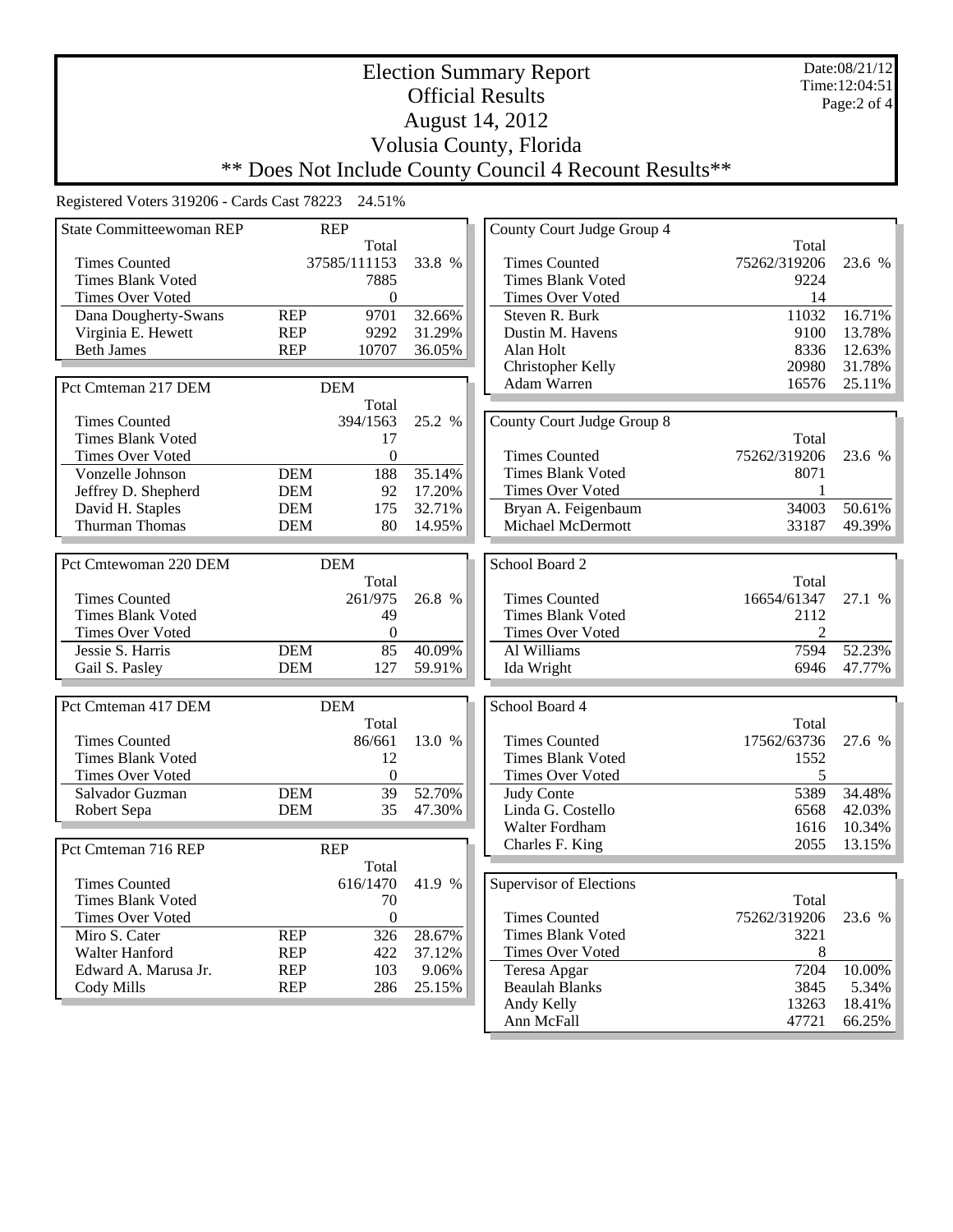Election Summary Report Official Results August 14, 2012 Volusia County, Florida Date:08/21/12 Time:12:04:51 Page:3 of 4

## \*\* Does Not Include County Council 4 Recount Results\*\*

| County Council Chair     |              |        | County Council 5                 |                  |        |
|--------------------------|--------------|--------|----------------------------------|------------------|--------|
|                          | Total        |        |                                  | Total            |        |
| <b>Times Counted</b>     | 75262/319206 | 23.6 % | <b>Times Counted</b>             | 10195/62706      | 16.3 % |
| <b>Times Blank Voted</b> | 5748         |        | <b>Times Blank Voted</b>         | 446              |        |
| <b>Times Over Voted</b>  | 3            |        | Times Over Voted                 | 1                |        |
| <b>Jason Davis</b>       | 22902        | 32.95% | <b>Rich Gailey</b>               | 2961             | 30.38% |
| <b>Ted Doran</b>         | 18618        | 26.78% | Patricia Northey                 | 4728             | 48.50% |
| Carl G. Persis           | 27991        | 40.27% | Stony Sixma                      | 2059             | 21.12% |
|                          |              |        |                                  |                  |        |
| County Council 1         |              |        | Daytona Beach Mayor              |                  |        |
|                          | Total        |        |                                  | Total            |        |
| <b>Times Counted</b>     | 14434/61412  | 23.5 % | <b>Times Counted</b>             | 9171/35919       | 25.5 % |
| <b>Times Blank Voted</b> | 863          |        | <b>Times Blank Voted</b>         | 218              |        |
| <b>Times Over Voted</b>  | $\mathbf{0}$ |        | Times Over Voted                 | 1                |        |
| Jeff H. Allebach         | 3271         | 24.10% | Gwen Azama-Edwards               | 1688             | 18.86% |
| Terry Dilligard, Sr.     | 1005         | 7.41%  | Derrick L. Henry                 | 3054             | 34.12% |
| Missy Kelly              | 2832         | 20.87% | Fred Hoffmann                    | 660              | 7.37%  |
| Ronnie Mills             | 1834         | 13.51% | <b>Edith Shelley</b>             | 3550             | 39.66% |
| Pat Patterson            | 4629         | 34.11% |                                  |                  |        |
|                          |              |        | Daytona Beach Commissioner Zne 1 |                  |        |
| County Council 2         |              |        |                                  | Total            |        |
|                          | Total        |        | <b>Times Counted</b>             | 1642/5930        | 27.7 % |
| <b>Times Counted</b>     | 17423/63157  | 27.6 % | <b>Times Blank Voted</b>         | 71               |        |
| <b>Times Blank Voted</b> | 1142         |        | Times Over Voted                 | $\mathbf{0}$     |        |
| <b>Times Over Voted</b>  | 6            |        | Dale Heuermann                   | 166              | 10.57% |
| Ken Ali                  | 2991         | 18.38% | Carl Lentz, IV                   | 723              | 46.02% |
| Nancy Epps               | 5984         | 36.77% | <b>Ruth Trager</b>               | 682              | 43.41% |
| Joshua J. Wagner         | 7300         | 44.85% |                                  |                  |        |
|                          |              |        | Deltona Commissioner District 6  |                  |        |
| County Council 3         |              |        |                                  | Total            |        |
|                          | Total        |        | <b>Times Counted</b>             | 1430/8834        | 16.2 % |
| <b>Times Counted</b>     | 16007/68928  | 23.2 % | <b>Times Blank Voted</b>         | 69               |        |
| <b>Times Blank Voted</b> | 935          |        | Times Over Voted                 | $\mathbf{0}$     |        |
| <b>Times Over Voted</b>  | $\mathbf{0}$ |        | Michael Carmolingo               | 305              | 22.41% |
| Deborah "Deb" Denys      | 5364         | 35.59% | <b>Christopher Nabicht</b>       | 438              | 32.18% |
| James W. Hathaway        | 5468         | 36.28% | George Ronald Watral             | 283              | 20.79% |
| Justin Kennedy           | 4240         | 28.13% | Michael Wycuff                   | 335              | 24.61% |
|                          |              |        |                                  |                  |        |
| County Council 4         |              |        | Holly Hill Mayor                 |                  |        |
|                          | Total        |        |                                  | Total            |        |
| <b>Times Counted</b>     | 17203/63003  | 27.3 % | <b>Times Counted</b>             | 1579/6637        | 23.8 % |
| <b>Times Blank Voted</b> | 1891         |        | <b>Times Blank Voted</b>         | 20               |        |
| Times Over Voted         | 1            |        | Times Over Voted                 | $\boldsymbol{0}$ |        |
| Doug Daniels             | 5736         | 37.46% | Big John                         | 444              | 28.48% |
| Shannon McLeish          | 3976         | 25.97% | Roy Johnson                      | 624              | 40.03% |
| Damien Richards          | 1650         | 10.78% | Roland Via                       | 491              | 31.49% |
| Jay M. Young             | 3949         | 25.79% |                                  |                  |        |